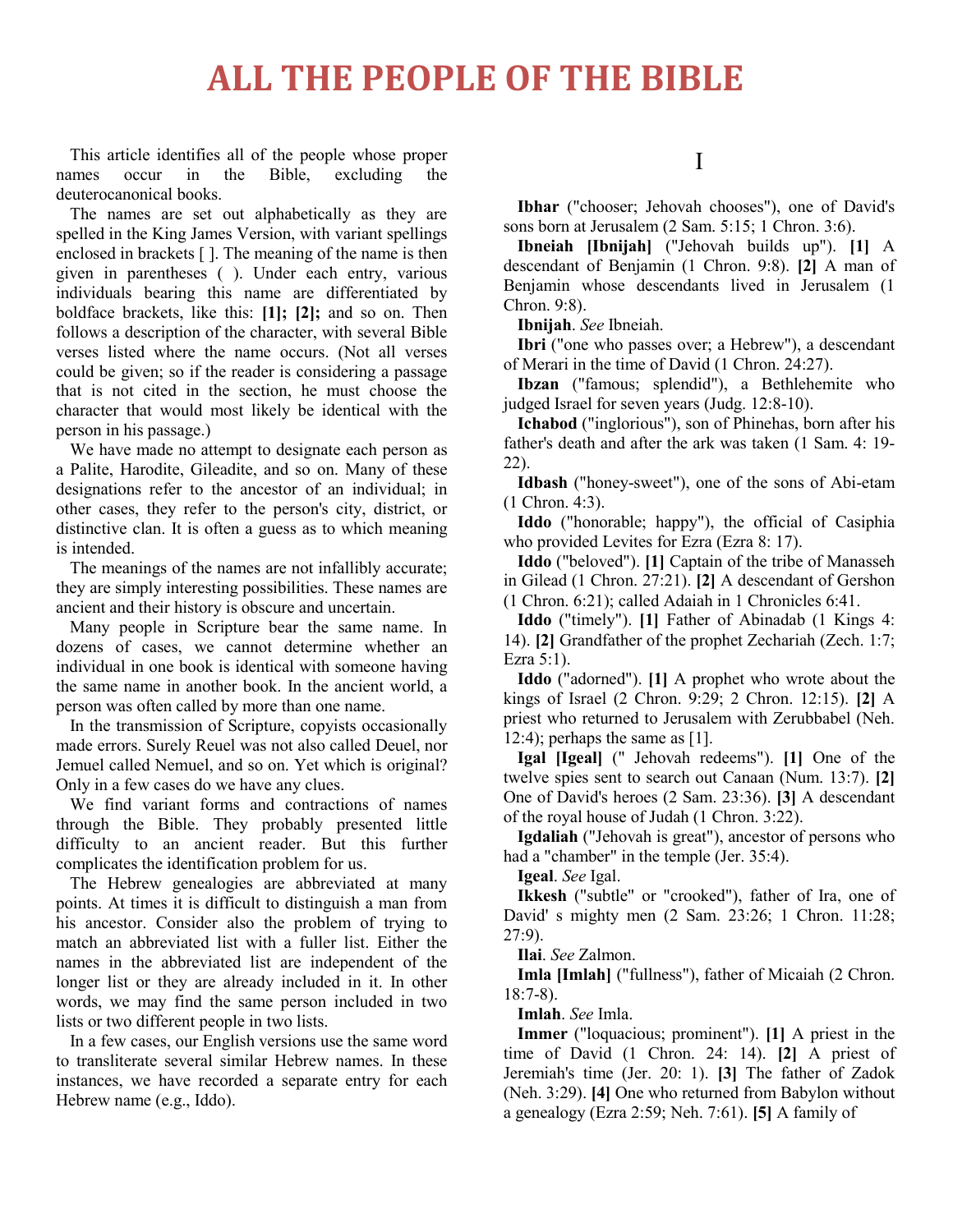## **ALL THE PEOPLE OF THE BIBLE**

priests who gave their name to the sixteenth course of the temple service (1 Chron. 9: 12; Ezra 2:37; Neh.7:40).

**Imna [Jimna; Jimnah; Imnah]** ("lugging"). **[1]** A descendant of Asher (Gen. 46: 17; 1 Chron. 7:35). **[2]** A son of Asher (Num. 26:44; 1 Chron. 7:30). **[3]** Father of Kore in Hezekiah's reign (2 Chron. 31:14).

**Imnah**. *See* Imna.

**Imrah** ("height of Jehovah" or "stubborn"), a descendant of Asher (1 Chron. 7:36).

**Imri** ("talkative; projecting "), **[1]** A descendant of Judah (1 Chron . 9:4), **[2]** Father of Zaccur, one of Nehemiah's assistants (Neh. 3:2).

**Iphedeiah** (" Jehovah redeems "), a descendant of Benjamin (1 Chron. 8:25).

**Ir** ("watcher " or "city "), a descendant of Benjamin (1 Chron. 7:12); possibly the same as Iri  $(v, 7)$ . Not to be confused with Ir-nahash.

**Ira** ("watchful"). **[1]** A priest to David (2 Sam, 20:26). **[2]** One of David 's thirty mighty men (1 Chron . 11:28; 2 Sam. 23:38) and a captain of the temple guard (1'Chron. 27:9). **[3]** Another of David 's thirty (1 Chron . 11:40; 2 Sam. 23:26).

**Irad** ("fleet"), a descendant of Enoch (Gen. 4:18).

**Iram** ("citizen"), a duke of Edom (Gen. 36:43).

**Iri** (''watchfu l''), a descendant of Benjamin (1 Chron. 7:7); possibly the same as Ir (v. 12),

**Irijah** ("seen of Jehovah"), a captain of the gate who arrested Jeremiah (Jer. 37:13-14).

**Ir-nahash** ("serpent city"), a descendant of Judah (1 Chron. 4:12).

**Iru** ("watch"), a son of Caleb (1 Chron. 4:15).

**Isaac** ("laughter"), the son of Abraham and Sarah, born to them in their old age. He was the father of Jacob and Esau and an ancestor of Christ (Gen. 21-25; Matt. 1:2).

**Isaiah [Esaias]** ("salvation of Jehovah"), called the "prince of prophets "; his career lasted over sixty years. He foretold the coming of Christ (Isa. 1:1; 7:14; 9:6; 52:12-53).

**Iscah** ("Jehovah is looking" or "who looks"), daughter of Haran, sister of Mi1cah, and niece of Abraham (Gen. 11:29).

**Iscariot**. *See* Judas Iscariot .

**Ishbah** ("praising ; appeaser "), a descendant of Judah (1 Chron. 4:17).

**Ishbak** ("leaning; free"), son of Abraham and father of a northern Arabian tribe (Gen. 25:2; 1 Chron . 1:32).

**Ishbi-benob** ("dweller at Nob"), one of the sons of Rapha the Philistine; he attacked David but was killed by Abishai (2 Sam. 21: 15-22).

**Ish-bosheth [Esh-baal]** ("man of shame"), son and successor of King Saul. He reigned two years before being defeated by David (2 Sam. 2:8-15; 3:8, 14-15; 4:512). He also was known as Esh-baal (1 Chron. 8:33; 9:39).

**Ishi** ("my husband" or "salutary"). **[1]** A descendant of Pharez , son of Judah (1 Chron. 2:31). **[2]** A descendant of Judah (1 Chron . 4:20). **[3]** A descendant of Simeon (1 Chron. 4:42). **[4]** A chief of the tribe of Manasseh (1 Chron. 5:24).

**Ishiah**. *See* Isshiah.

**Ishijah**. *See* Isshiah.

**Ishma** ("high" or "desolate"), a brother of Jezreel and Idbash, all descendants of Caleb (1 Chron. 4:3).

**Ishmael** ("God hears"). **[1]** Son of Abraham and Hagar; his descendants are the Arabian nomads (Gen. 16:11-16; 17:18-26; 25:9-17; 28:9; 36:3). **[2]** The cunning son of Nethaniah and traitor of Israel (Jer. 40:8- -41:18). **[3]** A descendant of Benjamin (1 Chron. \_8:38). **[4]** Father of Zebadiah (2 Chron. 19:11). **[5]** A captain in the time of Johoiada and Joash (2 Chron. 23:1). **[6]** A Levite who married a foreign wife during the Exile (Ezra 10:22).

**Ishmaiah [Ismaiah]** ("Jehovah hears"). **[1]** A chief of Zebulun in David's time (1 Chron. 27: 19). **[2]** A chief of Gibeon who joined David at Ziklag (1.Chron. 12:4).

**Ishmerai** ("Jehovah is keeper" or "to guard"), a descendant of Benjamin (1 Chron. 8:18).

**Ishod** ("man of majesty"), a man of Manasseh (1 Chron. 7: 18).

**Ish-pan** ("he will hide"), a chief man of Benjamin (1 Chron. 8:22).

**Ishuah [Isuah]** ("he will level"), second son of Asher (Gen. 46:17; 1 Chron. 7:30).

**Ishui [Ishuai; Isui; Jesui]** ("equal"). **[1]** Third son of Asher (Gen. 46:17; Num. 26:44; 1 Chron. 7:30). **[2]** A son of King Saul by Ahinoam (1 Sam. 14:49).

**Ismachiah** ("Jehovah will sustain"), an overseer under King Hezekiah (2 Chron. 31:13).

**Ismaiah**. *See* Ishmaiah.

**Ispah** ("firm"), a descendant of Benjamin (1 Chron. 8: 16).

**Israel**. *See* Jacob.

**Issachar** ("reward"). **[1]** Ninth son of Jacob and ancestor of one of the twelve tribes of Israel (Gen. 30:17-18; 49:14-15). **[2]** A tabernacle porter (1 Chron.  $26:5$ ).

**Isshiah [Ishiah; Ishijah]** (" Jehovah exists"). **[1]** One of David's chiefs (1 Chron. 7:3). **[2]** *See* Jesiah [2]. **[3]** A man who took a foreign wife during the Exile (Ezra 10:31). **[4]** A descendant of Moses (1 Chron. 24:21). *See* Isaiah.

**Isuah**. *See* Ishuah.

Isui. *See* Ishui.

**Ithai** ("being"), one of David's thirty mighty men (1 Chron. 11:31). He is called Ittai in 2 Samuel 23:29.